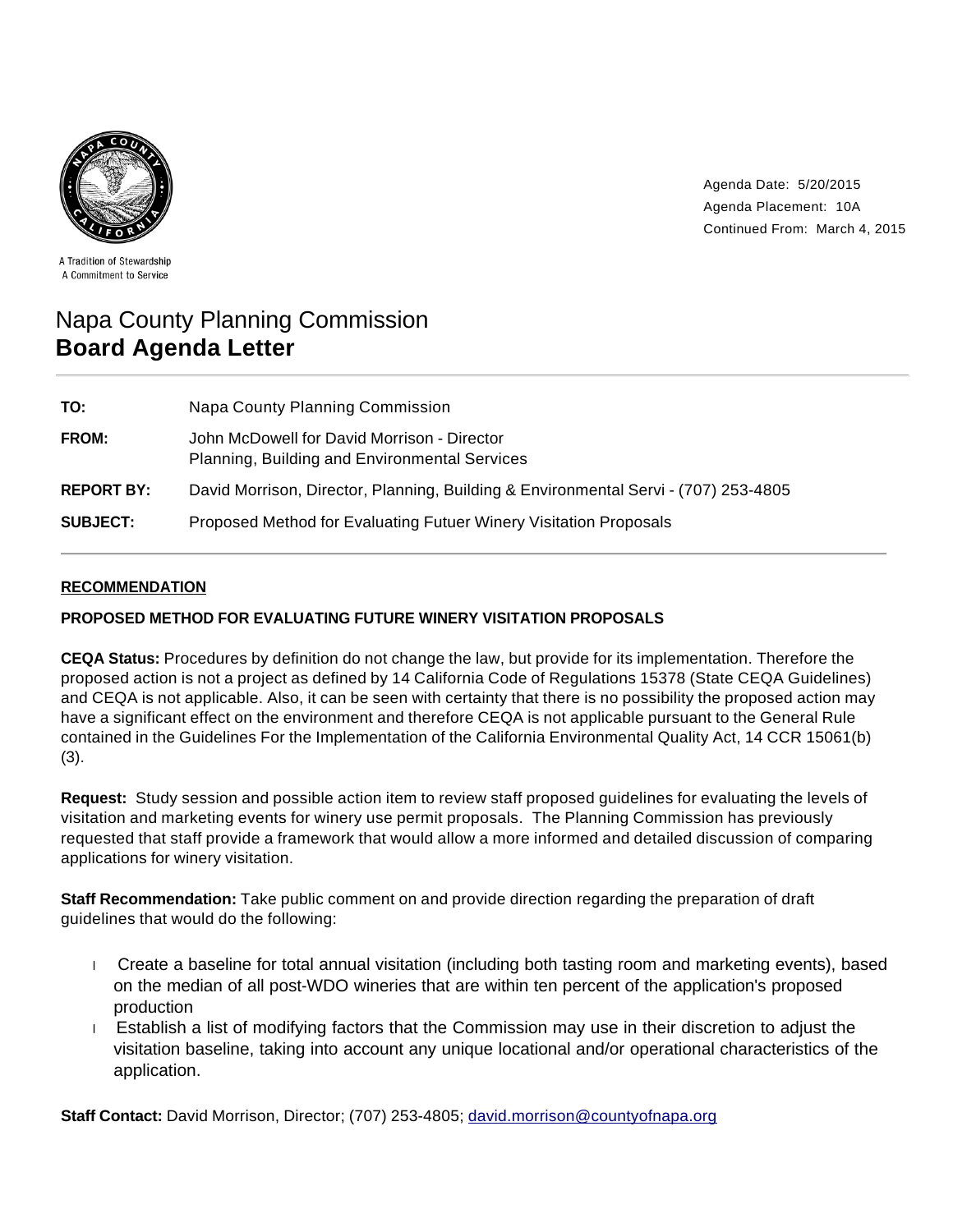#### **EXECUTIVE SUMMARY**

## **Proposed Actions:**

That the Planning Commission:

- 1. Accept staff presentation;
- 2. Take public comments;

3. Provide direction to staff regarding the proposed approach for evaluating visitation, including any additional research; and

4. Direct staff to bring any revisions to the approach back at a future date for further review.

## **Discussion:**

Over the past year, the Planning Commission has worked to find the appropriate balance between the needs of small wineries that increasingly rely on direct-to-consumer marketing, and the policy goals of ensuring that activities such as marketing remain subordinate to the primary agricultural use. To date, they have relied on the policies and ordinances of Napa County in defining this balance.

However, the WDO guidelines as written are imprecise in that they do not provide any specific means for quantifying either remoteness or production, and/or do not indicate how these criteria relate to marketing and visitation proposals. The vague language does not provide clarity for staff in how to analyze projects for consistency with the guidelines. It also creates uncertainty for both the applicant and the public in giving any indication of what will be approved or denied. Finally, the guidelines do not provide any meaningful guidance to the Planning Commission in how to weigh these factors and come to a decision on what visitation and marketing programs are in the public interest.

The Commission has expressed interest in an approach that combines a common baseline of visitation that would apply to all future applications, while providing modifying factors to providing flexibility in recognizing the unique circumstances involved in each individual proposal and its setting.

#### **FISCAL IMPACT**

Is there a Fiscal Impact? No

#### **ENVIRONMENTAL IMPACT**

Procedures by definition do not change the law, but provide for its implementation. Therefore the proposed action is not a project as defined by 14 California Code of Regulations 15378 (State CEQA Guidelines) and CEQA is not applicable. Also, it can be seen with certainty that there is no possibility the proposed action may have a significant effect on the environment and therefore CEQA is not applicable pursuant to the General Rule contained in the Guidelines For the Implementation of the California Environmental Quality Act, 14 CCR 15061(b)(3).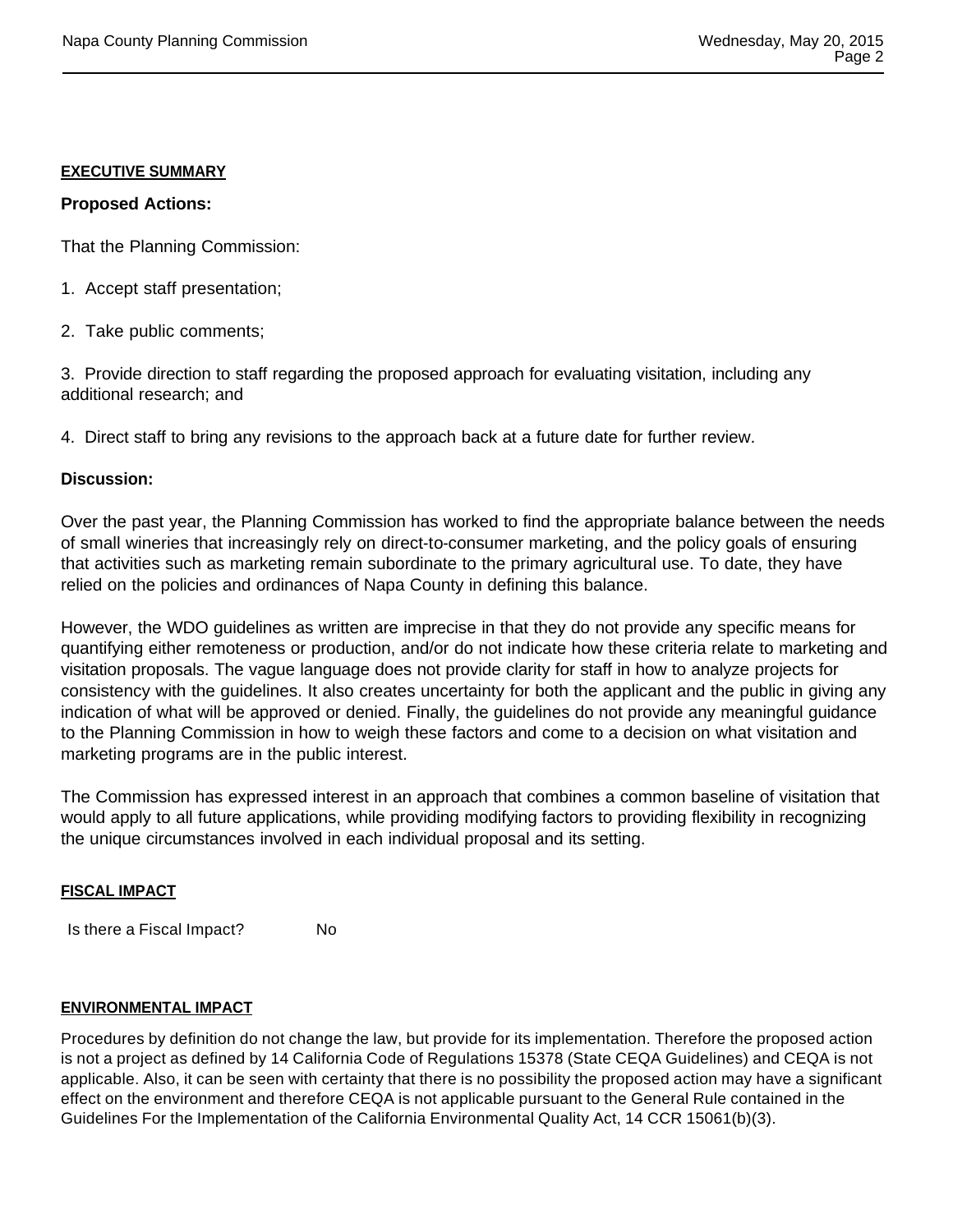## **BACKGROUND AND DISCUSSION**

The Planning Commission has expressed an interest in developing a more refined process for evaluating proposed visitation and marketing proposals. Based on discussions in prior Commission hearings, as well as working with individual Commission members, staff proposed a two-step approach at the March 4, 2015 meeting:

- 1. Create a baseline, using either average or median of the permitted annual production for other wineries within a standard range (plus or minus 5 or 10 percent) of the amount of production being proposed. Alternatively, a general standard could be used, based on other metrics, such as the Napa County Transportation and Planning Agency (NCTPA) study or other source.
- 2. Create a series of modifying factors that be applied to the baseline number. For each of these factors, the baseline amount of total visitation could be increased or decreased, either by a set percentage or on a case-by-case basis.

At the March 4<sup>th</sup> meeting, the Commission generally supported the two-step approach proposed by staff, but requested additional information. Specifically, the Commission requested that staff break out the baseline in more detail, to remove the pre-WDO wineries from the analysis. The Commission also asked that the modifying factors be expanded and grouped together into categories of "Locational" and "Operational" criteria.

## **Visitation Analysis**

Previously, staff provided an analysis dividing all wineries within the County database into approximate quintiles, and then taking the average and median visitation within each group. Visitation included the total annual number of visitors allowed for both tasting and marketing events. The resulting data was presented as follows:

| Potential annual<br>production | Number of wineries<br>(percentage of total<br>wineries) | Range of allowed<br>total annual<br>visitation | Average<br>permitted<br>visitation | Median<br>permitted<br>visitation |
|--------------------------------|---------------------------------------------------------|------------------------------------------------|------------------------------------|-----------------------------------|
| $0 - 15,000$                   | 97 (21.9%)                                              | $0 - 18,470$                                   | 1,610                              | 520                               |
| $15,001 - 20,000$              | 102 (23.1%)                                             | $0 - 22,448$                                   | 2,515                              | 970                               |
| $20,001 - 50,000$              | 103 (23.3%)                                             | $0 - 103,620$                                  | 6,816                              | 3,435                             |
| $50,000 - 200,000$             | 86 (19.5%)                                              | $0 - 539,688$                                  | 28,401                             | 11,924                            |
| $200,000 - 44,500,000$         | 54 (12.2%)                                              | $0 - 256,700$                                  | 67,393                             | 37,000                            |

The Commission asked that wineries in the Airport Industrial Specific Plan Area be removed from the analysis, so that it reflected only the agriculturally zoned areas, as visitation is less of a concern within industrial business parks that are designed to accommodate more intensive uses. The Commission also directed that pre-WDO (Winery Definition Ordinance) wineries also be excluded from the analysis, as they were established with much greater production and visitation levels, and there was a concern that they would skew the data. Staff revised the analysis accordingly, which is presented below.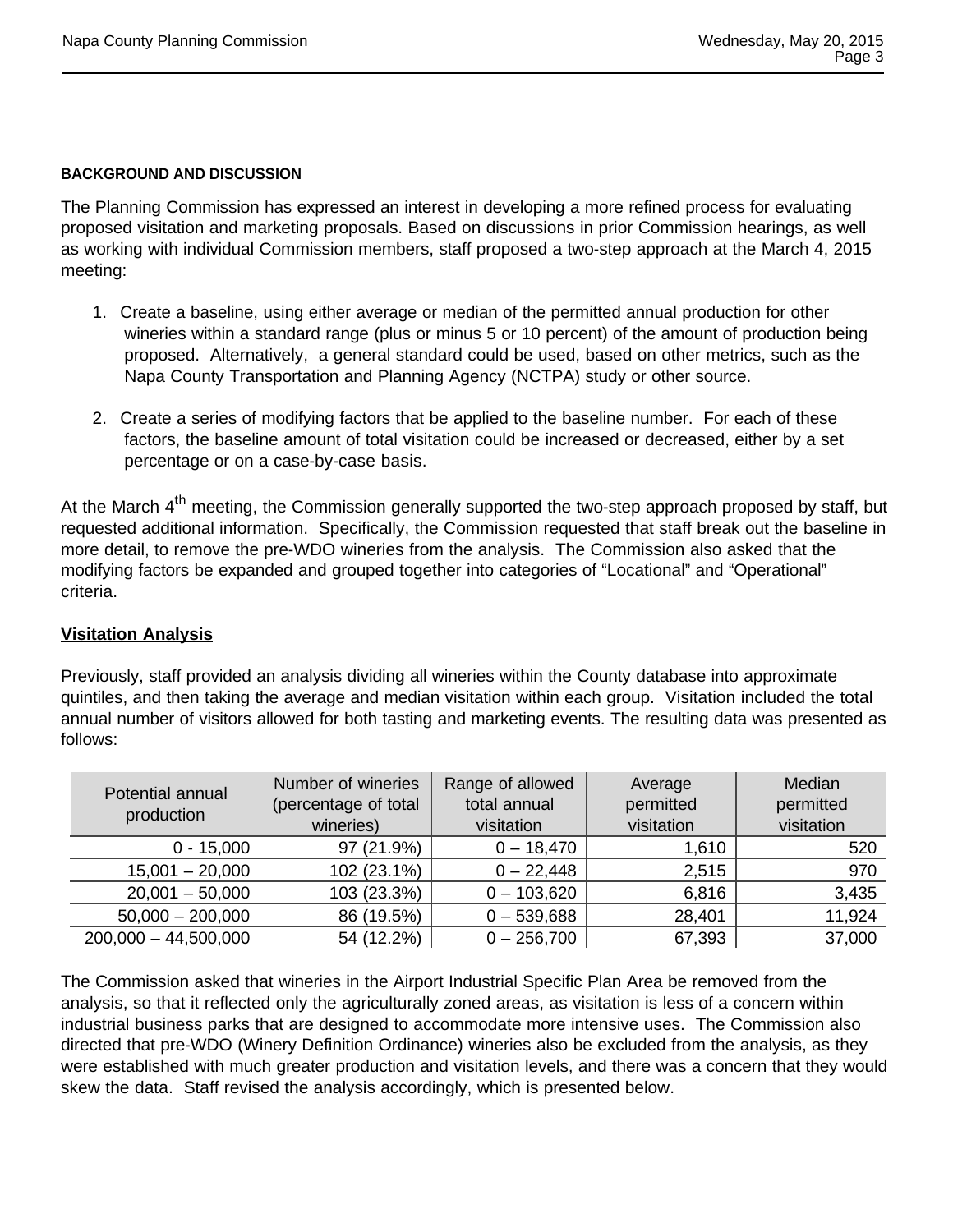| Potential annual<br>production | Number of wineries<br>(percentage of total<br>wineries) | Range of allowed<br>total annual<br>visitation | Average<br>permitted<br>visitation | Median<br>permitted<br>visitation |
|--------------------------------|---------------------------------------------------------|------------------------------------------------|------------------------------------|-----------------------------------|
| $1,500 - 15,000$               | 62 (28.1%)                                              | $0 - 18,470$                                   | 2,039                              | 1,048                             |
| $15,001 - 20,000$              | 48 (21.7%)                                              | $0 - 19,900$                                   | 3,717                              | 2,757                             |
| $20,001 - 30,000$              | 38 (17.2%)                                              | $0 - 103,620$                                  | 7,729                              | 3,898                             |
| $30,000 - 50,000$              | 36 (16.3%)                                              | $156 - 48,506$                                 | 8,132                              | 5,741                             |
| $50,001 - 3,700,000$           | 37 (16.7%)                                              | $0 - 153,900$                                  | 23,774                             | 13,516                            |

Several interesting observations result from the new analysis, which looks only at post-WDO wineries in the agricultural zones. To begin with, the overall data set is about half of the previous table. There are now about as many wineries approved since the adoption of the WDO as were approved prior to the WDO. This reduced data set also skews more towards smaller production. In the earlier analysis, 31.7% of wineries had production greater than 50,000 gallons per year. In the revised analysis, the number has dropped to 16.7%. Similarly, wineries with 20,000 gallons of production or less have grown from 45.0% to 49.8%.

With regards to visitation, the average and median visitation rates increased for wineries with 20,000 gallons of production or less, but lower for wineries with more than 50,000 gallons of production. Although it should be noted that while higher, the rates of visitation for the smaller wineries are still relatively low, with averages of 39 to 71 per week and medians of 20 to 53 per week. (Remember that these numbers reflect combined tasting and marketing event visitation.)

Staff suggests another alternative approach to looking at this data. Instead of evaluating wineries by associating them with operations of a similar production level, one can create a ratio of visitors per 1,000 gallons of production that can be equally applied to any application. This approach was used by Fehr and Peers in the Travel Behavior Study prepared for the Napa County Transportation and Planning Agency (NCTPA). The study estimated that between 0.56 and 0.98 people per day visit a winery for each 1,000 gallons of wine produced. That equates out to between 199 and 349 people per year, for every 1,000 gallons of production. One limit of the NCTPA study was that it had a fairly small sample based on a voluntary survey of winery operations. However the same approach can be applied to the more comprehensive County Winery Database.

Staff began by excluding wineries in the AISPA, within cities, or those that were established prior to the WDO, similar to the revised analysis shown in the second table above. Each of the remaining wineries was evaluated individually to determine the ratio of visitors per 1,000 gallons. The result was 126 total visitors (both tasting and marketing events) per 1,000 gallons of production, a lower ratio than that found in the NCTPA study. (If the same method is used to include all pre-WDO wineries, the number drops to 106 visitors per 1,000 gallons. Some pre-WDO wineries have large production facilities with very little visitation, which lowers the overall average.) The figure of 126 visitors per gallon includes 110 visitors based on tasting room visitation and 16 visitors based on visits associated with marketing events.

An important factor to consider is the different effect visitation rates generally have on small wineries compared to larger ones. Tasting room visitation is an important part of direct to consumer sales, which in turn is critical for smaller, start-up wineries that do not have established brand name recognition or access to national distribution networks. According to the "2015 Direct to Consumer Wine Shipping Report" prepared by ShipCompliant and Wine and Vines, 32% of all wine shipped nationwide last year originated in Napa County. More than 63% of all wine shipped directly to consumers in the US last year came from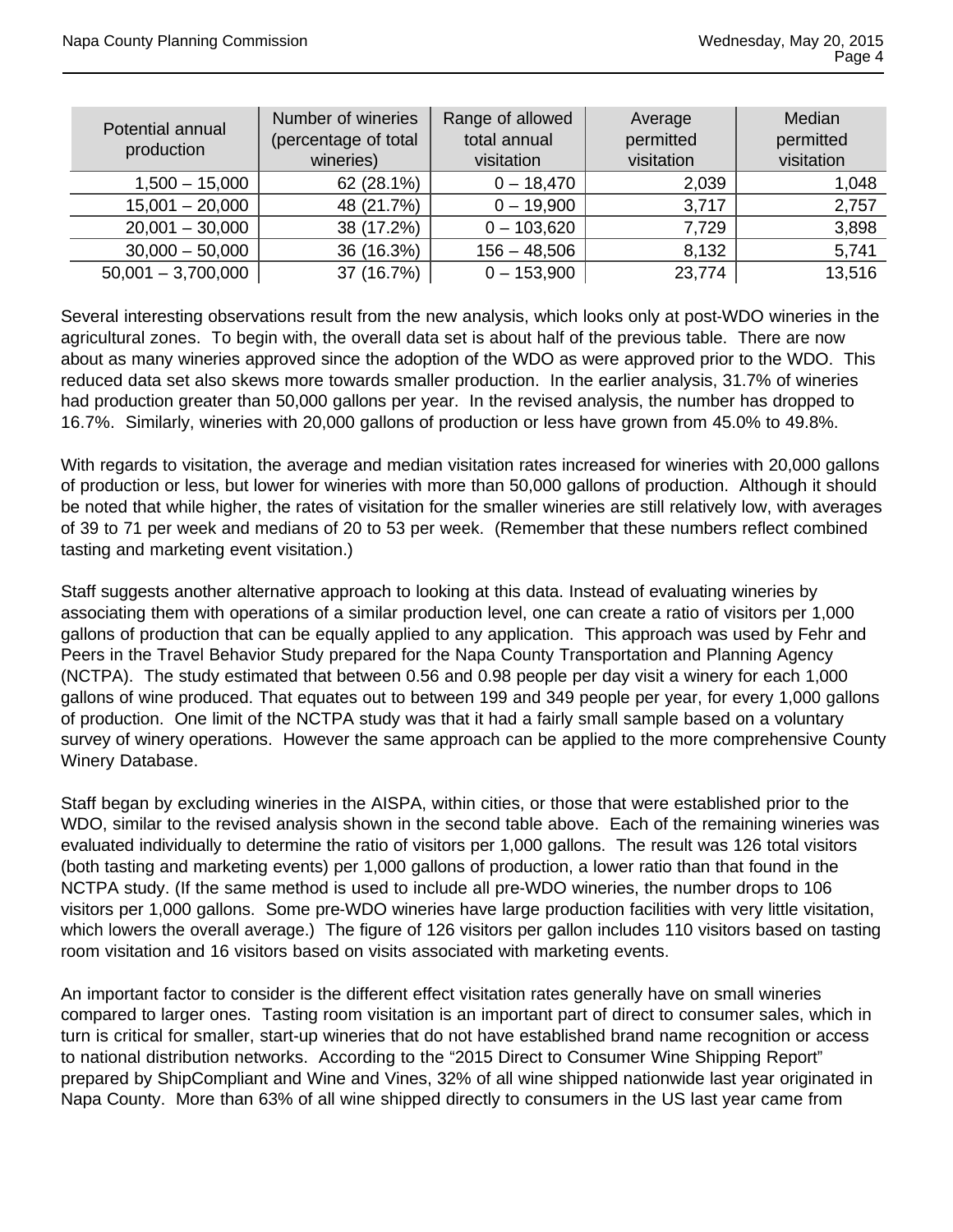small wineries. Small wineries are defined as 50,000 case production or less (equivalent to 118,900 gallons). Very small and limited production wineries of less than 5,000 cases (11,888 gallons) accounted for 18.2% of direct to consumer wine shipping. Larger wineries have more options available when selling wine and are less sensitive to limitations on visitation.

# **Modifying Factors**

As stated earlier, while the visitation baseline provides a common method for comparing a wide range of winery proposals, there is also a desire on the Commission to recognize the unique characteristics and setting that apply to each individual application. Staff brought forth an initial list of potential factors at the March 4 meeting. That list has since been expanded, and has been grouped into two categories: (1) Locational Criteria which include those factors that pertain to the parcel and are outside of the control of the applicant; and (2) Operational Criteria which include those factors that pertain to the winery facility and are within the control of the applicant.

# Locational Criteria

- Primary access by the winery to a road segment or intersection that is currently at or projected to be Level of Service E or F;
- Large parcel size (for instance more than 40 acres) to ensure that neighbor conflicts are minimized and that there is sufficient space to accommodate all necessary infrastructure;
- Headwaters of a watershed that provides municipal water supplies:
- A dead-end road or access with similar constraints;
- Location within the AIASP;
- Presence of a flood zone;
- Wildland Hazard Fire Area;
- High proportion of expansive soils;
- Proximity to existing homes.
- Overconcentration in the immediate area of existing wineries;
- Affects a public view shed; and
- Would result in loss of habitat and/or affect sensitive specie(s).

## Operational Criteria

- Designation of the winery as a Certified Green facility;
- Having a majority of the source grapes produced on-site ("estate grapes"); Variances;
- Need to hold and haul winery wastewater;
- Adoption of voluntary greenhouse gas emission reduction measures;
- Instituting employee vanpools, changing work shifts, shuttles, and other programs to reduce traffic;
- Outstanding violations that have not been resolved;
- Highly efficient water use;
- Loss of vineyards to accommodate proposed facilities;
- Proposed on-site employee or farm worker housing;
- On municipal water supply;
- On municipal sewer supply;
- Use of recycled water; and
- Planting new vineyard.